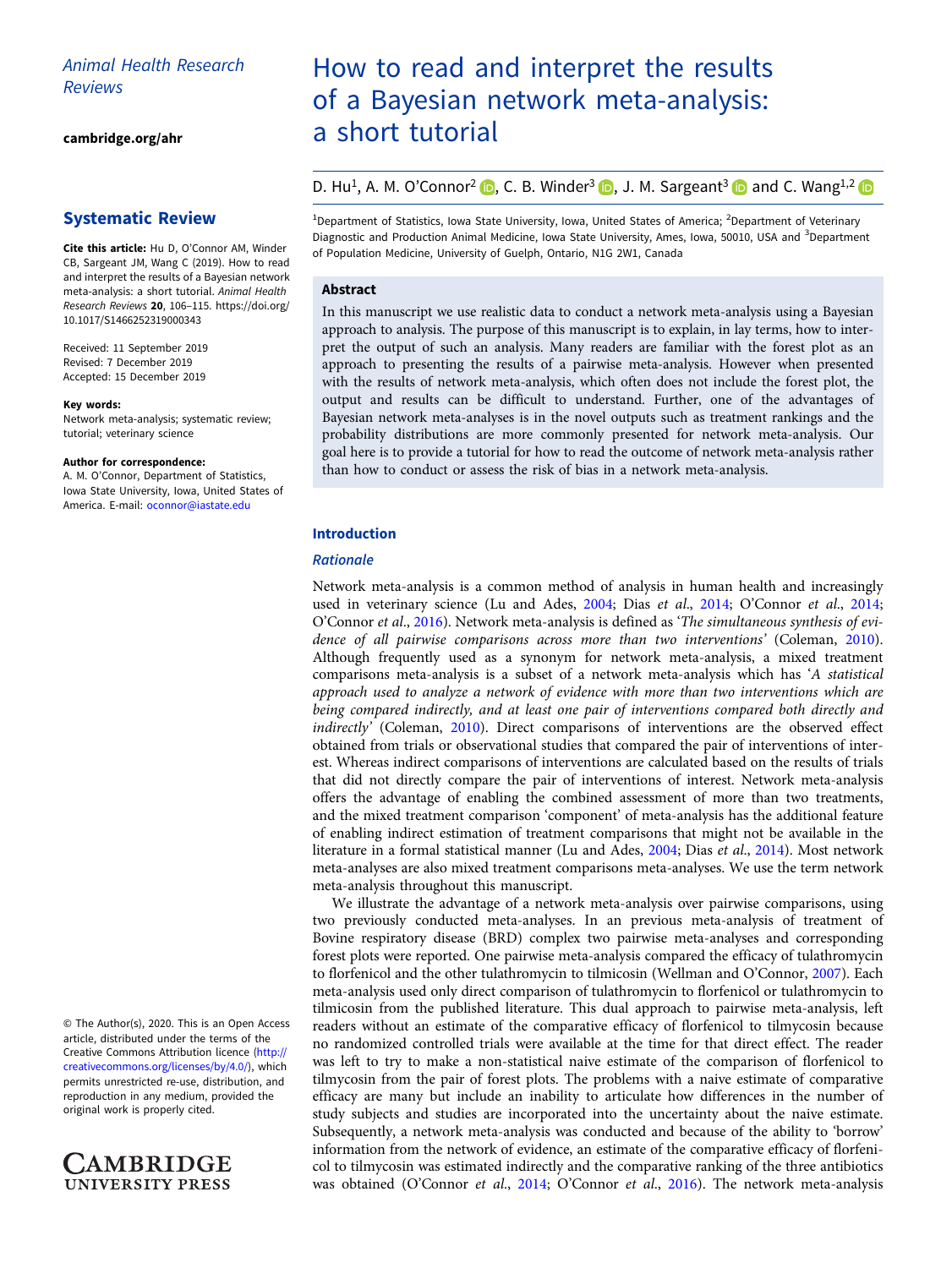provided a point estimate of comparative efficacy and a 95% credible interval for the estimate which is an advantage of nonstatistical approaches. Given that many producers and veterinarians are interested in comparisons of interventions for which no randomized controlled trials are available, network meta-analysis is very useful and is increasingly being adopted.

#### **Objectives**

As reports of network meta-analyses become more common, it is essential to introduce the approach to readers and to provide guidance as to how to interpret the results. Therefore, with this tutorial we provide a simple example of a network meta-analysis and explain how to interpret some of the more common outputs provided by authors of network meta-analyses. We describe a Bayesian approach to network meta-analysis, as reviews using this approach often provide more outputs that require interpretation compared to a frequentist network meta-analysis. The tutorial is not aimed at helping readers critically appraise a network meta-analysis or to conduct a network meta-analysis. Critical appraisal of a network meta-analysis requires an assessment of the data informing the meta-analysis and an understanding of what assumptions are relevant to the model and analysis approach (Lu and Ades, [2009](#page-9-0); Reken et al., [2016](#page-9-0)). These topics are beyond the scope of this manuscript and the reader is directed to other sources (Hoaglin et al., [2011;](#page-9-0) Jansen et al., [2011\)](#page-9-0). Here the reader should infer that the data used and the assumptions made for the model are valid i.e. the study populations are exchangeable and that the transitivity assumption is valid. The transitivity assumption implies that each enrolled subject in a given study would be eligible for enrollment in the other studies. Our focus is on understanding the output of the network meta-analysis. We make the assumption that the reader is familiar with frequentist approaches to the conduct of pairwise meta-analyses and is familiar with interpreting pairwise meta-analysis and so we build upon that knowledge. Sometimes we compare the output to a pairwise meta-analysis to assist in this interpretation.

#### **Organization**

The organization of the tutorial is as follows. We first provide a very basic introduction to the concept of network meta-analysis, followed by a description of the data-set that we have used for illustrative purposes in this tutorial. We then briefly present the Bayesian model used, mainly for completeness. The final section presents the common outputs reported from a Bayesian network meta-analysis using our tutorial dataset and a non-statistical interpretation of those outputs.

## A lay explanation of network meta-analysis

Network meta-analysis uses information from a web of studies. The overall concept has been succinctly described by others (Dias and Caldwell, [2019](#page-9-0)). The underlying idea is very simple: consider three friends, Anne, Ben, and Charles. If we know that Ben is 7 cm taller than Anne, and that Charles is 10 cm taller than Anne, then we know that Charles is 3 cm taller than Ben, and is therefore the tallest. We can also rank the friends in terms of who is tallest as  $1 =$  Charles,  $2 =$  Ben, and  $3 =$  Anne. So, by taking Anne's height as reference and measuring the heights of the others compared with hers, we know how everyone's height compares to each other and how to order the friends by height. The only assumption being made is that the heights we measured are an accurate reflection of the true heights of the three friends (in other words, we used a sufficiently accurate measuring tool). It is easy to see that the same relative heights and ranks would be obtained if one of the male friends had been the reference, and how the height relationships would extend if more than three friends had been measured. This is exactly how NMA works, although we also take the uncertainty (i.e. the sampling error) in the relative effect estimates into account, as is standard in meta-analysis (Dias and Caldwell, [2019](#page-9-0)). If we translate that concept to the reviews of clinical trials for bovine respiratory disease discussed above, instead of friends we are interested in antibiotic treatments and instead of height we are interested in the effect of the antibiotic treatment on the outcome i.e. the risk of being retreated for BRD for each treatment. This means that Anne could be substituted for florfenicol, Ben for tulathromycin, and Charles for tilmicosin. Height is replaced, in this example, as the risk of being diagnosed with BRD after being treated i.e. a treatment failure. In the example above, we had information about how florfenicol compared to tulathromycin and for tilmicosin compared to tulathromycin, and we will use that information to make inference about florfenicol and tilmicosin.

## The data-set

For the rest of the tutorial, we use a data-set that is not specific to any particular treatment of species or disease. The data-set used for the analysis consists of five treatments labeled A, B, C, D, and E. The outcome in all the trials is the same binary variable i.e. diseased or not diseased. The event of interest is disease, and as the data set relates to treatments, the goal of treatment is to prevent disease. In this example, the most effective treatment has a lowest risk of the disease. The data-set has 25 two arm trials and 1 three arm trial and therefore 53 study arms. The data used in this example are reported in [Table 1](#page-2-0). This data-set and analysis uses arm level data, in the form of frequency counts, because these data were presented by the author of the original studies. Some network meta-analyses use a relative (or comparative) measure such as the odds ratio (OR) because the authors of the original study did not report the arm-level frequency count data or the arm level frequency count data are not valid because of adjustment for covariates.

#### The network of studies

The network of studies created by this data-set is provided in [Fig. 1](#page-3-0). This plot is often referred to as the network plot. This network plot is a common approach to displaying the evidence included in the network meta-analysis. This plot documents the number of treatment and the number of treatment arms that are included in the data-set. Each treatment is a node. In our plot, the size of the node is a relative descriptor of the number of arms available for the meta-analysis. In our plot the number of arms is also included in parentheses. In [Fig. 1](#page-3-0) we can see that the largest node is for A. Treatment A has 19 treatment arms compared to 13, 11, 1, and 9 for B, C, D, and E respectively. The network plot also attempts to illustrate to the reader how the network is connected. When there are lines between the nodes, this indicates that a direct comparison is available in the network of studies. If the width of line differs between nodes, this is usually indicative of the relative size of the study populations for each comparison. In this data-set, we have arm-level frequency count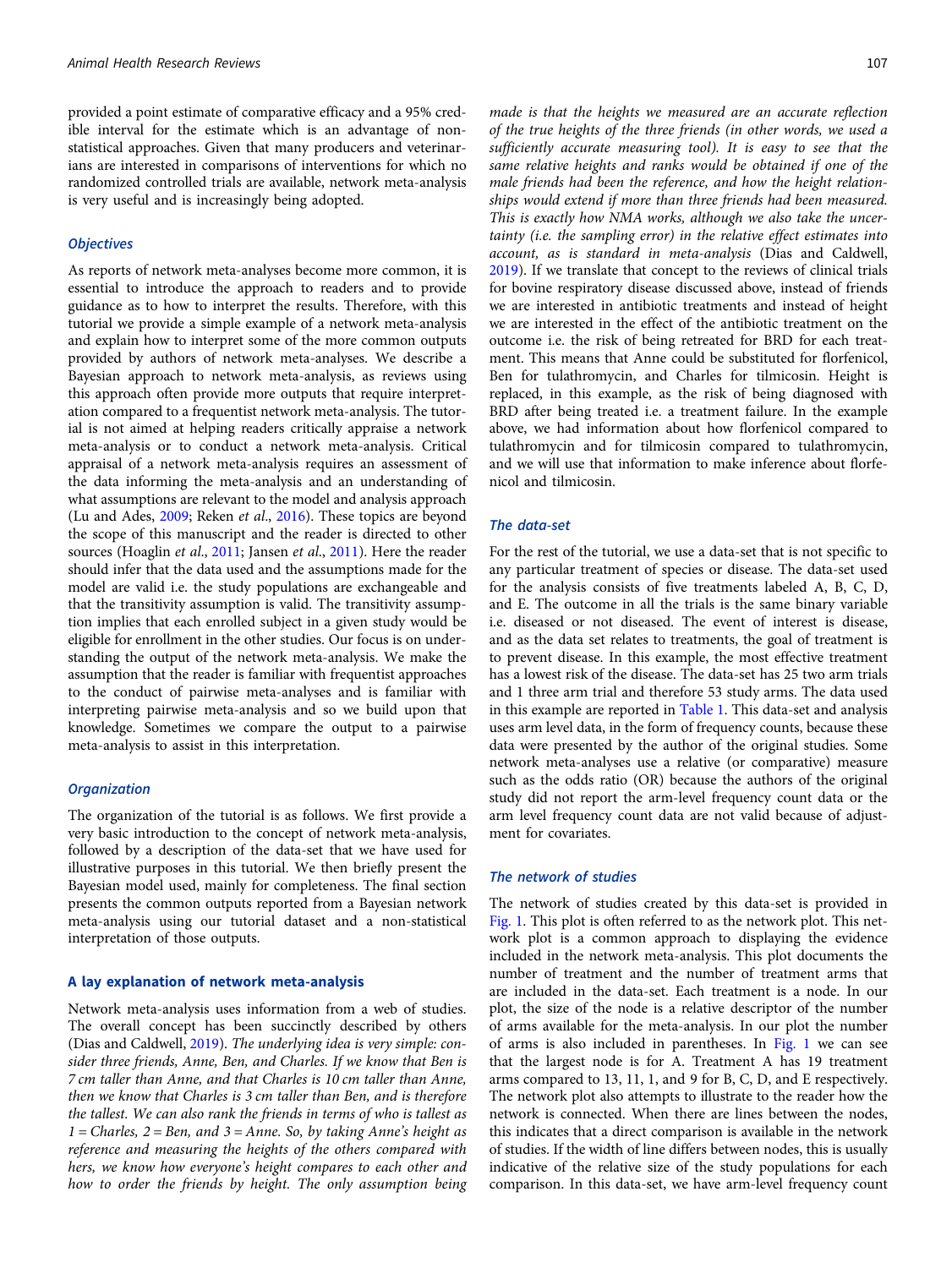| Study          | Number of<br>event in arm 1 | Number of<br>event in arm 2 | Number of<br>event in arm 3 | Total. number<br>in arm 1 | Total. number<br>in arm 2 | Total. number<br>in arm 3 | Total | Arm 1          | Arm 2        | Arm 3        | Number<br>of arms | Arm 1          | Arm 2          | Arm 3 |
|----------------|-----------------------------|-----------------------------|-----------------------------|---------------------------|---------------------------|---------------------------|-------|----------------|--------------|--------------|-------------------|----------------|----------------|-------|
| 1              | 25                          | 17                          | 20                          | 41                        | 84                        | 100                       | 225   | $\mathsf{A}$   | B            | $\mathsf{C}$ | $\mathbf{3}$      | $\mathbf{1}$   | $\overline{2}$ | 3     |
| $\overline{2}$ | 36                          | 32                          |                             | 41                        | 84                        |                           | 125   | $\overline{A}$ | B            |              | 2                 | $\mathbf{1}$   | $\overline{2}$ |       |
| $\mathbf{3}$   | 19                          | $\overline{7}$              |                             | 25                        | 25                        |                           | 50    | $\mathsf{A}$   | B            |              | $\overline{2}$    | $\mathbf{1}$   | $\overline{2}$ |       |
| $\overline{4}$ | 20                          | 5                           |                             | 25                        | 50                        |                           | 75    | A              | B            |              | $\overline{2}$    | $\mathbf{1}$   | $\overline{2}$ |       |
| 5              | 41                          | 47                          |                             | 50                        | 100                       |                           | 150   | $\mathsf{A}$   | B            |              | $\overline{2}$    | $\mathbf{1}$   | $\overline{2}$ |       |
| 6              | 122                         | 69                          |                             | 160                       | 314                       |                           | 474   | $\overline{A}$ | E            |              | $\overline{2}$    | $\mathbf{1}$   | 5              |       |
| $\overline{7}$ | 236                         | 53                          |                             | 402                       | 399                       |                           | 801   | A              | E            |              | $\overline{2}$    | $\mathbf{1}$   | 5              |       |
| 8              | 23                          | 15                          |                             | 27                        | 52                        |                           | 79    | A              | E            |              | $\overline{2}$    | $\mathbf{1}$   | 5              |       |
| 9              | 175                         | 166                         |                             | 281                       | 274                       |                           | 555   | B              | E            |              | $\overline{2}$    | $\overline{2}$ | 5              |       |
| 10             | 57                          | 20                          |                             | 119                       | 118                       |                           | 237   | B              | E            |              | $\overline{2}$    | $\overline{2}$ | 5              |       |
| 11             | 19                          | 12                          |                             | 100                       | 100                       |                           | 200   | B              | E            |              | $\overline{2}$    | $\overline{2}$ | 5              |       |
| 12             | 19                          | $\overline{7}$              |                             | 100                       | 100                       |                           | 200   | B              | E            |              | $\overline{2}$    | $\overline{2}$ | 5              |       |
| 13             | 16                          | 21                          |                             | 258                       | 254                       |                           | 512   | B              | $\mathsf E$  |              | $\overline{2}$    | $\overline{2}$ | 5              |       |
| 14             | 42                          | 15                          |                             | 50                        | 100                       |                           | 150   | $\mathsf{A}$   | B            |              | $\overline{2}$    | $\mathbf{1}$   | $\overline{2}$ |       |
| 15             | 64                          | 34                          |                             | 154                       | 154                       |                           | 308   | $\mathsf{A}$   | $\mathsf C$  |              | $\overline{2}$    | $\mathbf{1}$   | 3              |       |
| 16             | 34                          | 15                          |                             | 53                        | 106                       |                           | 159   | $\overline{A}$ | $\mathsf{C}$ |              | $\overline{2}$    | $\mathbf{1}$   | 3              |       |
| 17             | 70                          | 42                          |                             | 130                       | 129                       |                           | 259   | A              | $\mathsf{C}$ |              | $\overline{2}$    | $\mathbf{1}$   | $\mathbf{3}$   |       |
| 18             | 92                          | 31                          |                             | 121                       | 121                       |                           | 242   | $\mathsf{A}$   | $\mathsf C$  |              | $\overline{2}$    | $\mathbf{1}$   | $\mathbf{3}$   |       |
| 19             | 35                          | 20                          |                             | 45                        | 90                        |                           | 135   | $\overline{A}$ | $\mathsf{C}$ |              | $\overline{2}$    | $\mathbf{1}$   | $\overline{3}$ |       |
| 20             | 41                          | 62                          |                             | 59                        | 117                       |                           | 176   | $\mathsf{A}$   | $\mathsf C$  |              | $\overline{2}$    | $\mathbf{1}$   | 3              |       |
| 21             | 37                          | 15                          |                             | 43                        | 85                        |                           | 128   | $\mathsf{A}$   | $\mathsf C$  |              | $\overline{2}$    | $\mathbf{1}$   | 3              |       |
| 22             | 16                          | 21                          |                             | 18                        | 35                        |                           | 53    | $\overline{A}$ | $\mathsf C$  |              | $\overline{2}$    | $\mathbf{1}$   | $\mathsf{3}$   |       |
| 23             | 70                          | 35                          |                             | 122                       | 123                       |                           | 245   | $\mathsf{A}$   | B            |              | $\overline{2}$    | $\mathbf{1}$   | $\overline{2}$ |       |
| 24             | 204                         | 71                          |                             | 300                       | 300                       |                           | 600   | A              | D            |              | $\overline{2}$    | $\mathbf{1}$   | 4              |       |
| 25             | 111                         | 66                          |                             | 523                       | 526                       |                           | 1049  | $\mathsf{C}$   | E            |              | $\overline{2}$    | 3              | 5              |       |
| 26             | 60                          | 50                          |                             | 305                       | 297                       |                           | 602   | B              | $\mathsf{C}$ |              | $\overline{2}$    | $\overline{2}$ | 3              |       |

<span id="page-2-0"></span>Table 1. The arm level data for the 26 studies included in the network meta-analysis of five treatments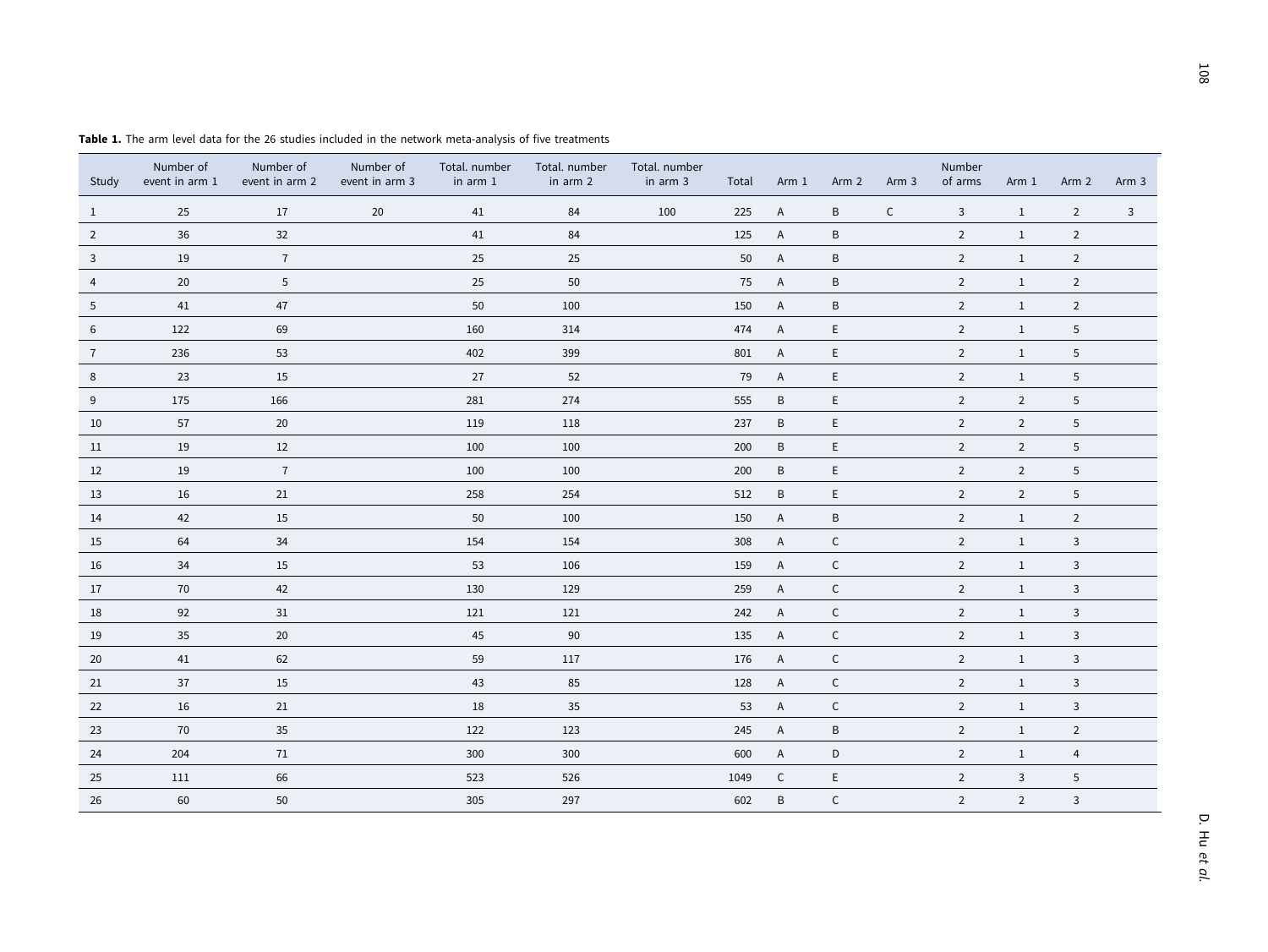<span id="page-3-0"></span>

Fig. 1. The network of treatment arms used in network meta-analysis. The size of the dot is a relative indicator of the number of arms and the width of the lines is a relative indicator of the number of direct comparisons (number of arms).

data so we are aware of the number of animals enrolled in each study ([Table 1](#page-2-0)). Sometimes, a network meta-analysis is conducted based on comparative estimates,(such as the OR or risk ratio) and in that situation the number of participants might be unknown and the line width can be used to represent the number of studies. Sometimes authors might use an equal line width between nodes and do not incorporate additional information visually. In our example, we know that the line from C to E is a single study. As C–E study has more participants (1049 participants, study 25 in [Table 1\)](#page-2-0) compared to the number of participants in study A–D (600 participants, study 24 in [Table 1](#page-2-0)). C–E study has a thicker line connecting the two nodes. Once the nodes and lines are organized, we can then compare the information available. For example, from Fig. 1 we can see a line directly between A and D. This direct path is not connected to other nodes and means there is a single study comparing A to D. An indirect path is a line connecting two nodes that goes through another node. Indirect path are used for indirect comparisons. In our example, there are no indirect paths from A to D, but three indirect paths from A to E (E to C to A; E to B to A; E to C to B to A).

#### Assessing and interpreting the geometry of the network

The network geometry can provide some information and is often assessed visually and with statistical approaches (Salanti et al., [2008\)](#page-9-0). The network geometry does not have an influence on the approach to analysis per say i.e. different network geometries do not mean a different meta-analysis approach. However, it is important to evaluate the network geometry to understand how many comparative estimates from the network will be based on indirect evidence only or a mixture of indirect and direct evidence. For example, from Fig. 1 we can see only one direct path between A and D is available. Therefore, when the meta-analysis is conducted only data from the direct study of A to D will contribute to the estimation of the treatment effect of D, although data from multiple studies will contribute to the estimation of A. However, for the comparison of A to E, there are both direct paths and indirect paths. Direct evidence of the effect of E will

come from the three empirical studies that compare A to E. However, there are also three indirect paths from A to E (A–B–E, A–C–E, A–B–C–E) and these will be used to create an indirect estimate. One of those indirect paths is a path from A to C and then from C to E. If the data are consistent, as described above, then we can use these indirect estimates of the treatment effect of E and A to help us estimate the effect of E compared to A. Examination of the network helps clarify which is and is not an indirect estimate.

Based on recommendations for reporting of network meta-analysis, the probability of an inter-species encounter (PIE) index and the C-score test is often reported statistics associated with the network geometry (Salanti et al., [2008;](#page-9-0) Hutton et al., [2015\)](#page-9-0). The PIE index is a continuous variable that decreases in value as unevenness increases. It has been suggested that the PIE index values of 0.75 or less can be considered to reflect lim-ited diversity (Salanti et al., [2008\)](#page-9-0). Networks with few treatments are not diverse, and when networks have the same number of treatments, a network has less diversity when the treatments are not equally represented. Therefore if we had the same five treatments but the 53 arms were more evenly distributed across all the possible pairwise comparisons, such a network would have a higher PIE score. The C score represents co-occurrence and assesses if particular pairwise comparisons of specific treatments are preferred or avoided. In our example, we see co-occurrence does occur i.e. the comparison of A to B occurs more often than other comparisons. However, if we had the same five treatments, and four studies each of all possible comparisons, which would be 40 arms, there would be no co-occurrence. For our example, the PIE score is 0.75, the maximum PIE score we can obtain given five treatments and 53 treatment arms is 0.81 and the C score was 43.2 with a  $p$  value of 0.1. These results can be interpreted as suggesting that our example network is 'reasonably diverse'. These numbers are simply descriptors of the network geometry that formalize what can be evaluated visually from the network plot. They do not have an influence on the decision to conduct a meta-analysis nor do they suggest a particular approach to meta-analysis.

## The Bayesian analysis

The Bayesian approach to analysis is described in detail elsewhere (Dias et al., [2010](#page-9-0)). Here we provide a summary of the model used for completeness. A random effects Bayesian model for a continuous outcome is used. The continuous outcome is the logit of the probability of disease i.e. the log of the odds of disease. The term the log of the odds of disease is commonly contracted to the 'log odds'. Let b denotes the baseline treatment of the whole network (usually placebo but in this example A is used), and let  $b_i$  denotes the trial-specific baseline treatment of trial i. It could be the case that  $b \neq b_i$ . Suppose there are L treatments in a network. Assume a normal distribution for the continuous measure of the treatment effects of arm  $k$  relative to the trial-specific baseline arm  $b_i$  in trial *i*,  $y_{ib,k}$ , with variance  $V_{ib,k}$ , such that

$$
y_{ib_ik} \sim N(\theta_{ib_ik}, V_{ib_ik}),
$$

and

$$
\theta_{ib_{i}k} \sim \begin{cases} N(d_{b_{i}k}, \sigma_{b_{i}k}^{2}), & \text{for } b_{i} = b, \\ N(d_{bk} - d_{bb_{i}}, \sigma_{b_{i}k}^{2}), & \text{for } b_{i} \neq b, \end{cases}
$$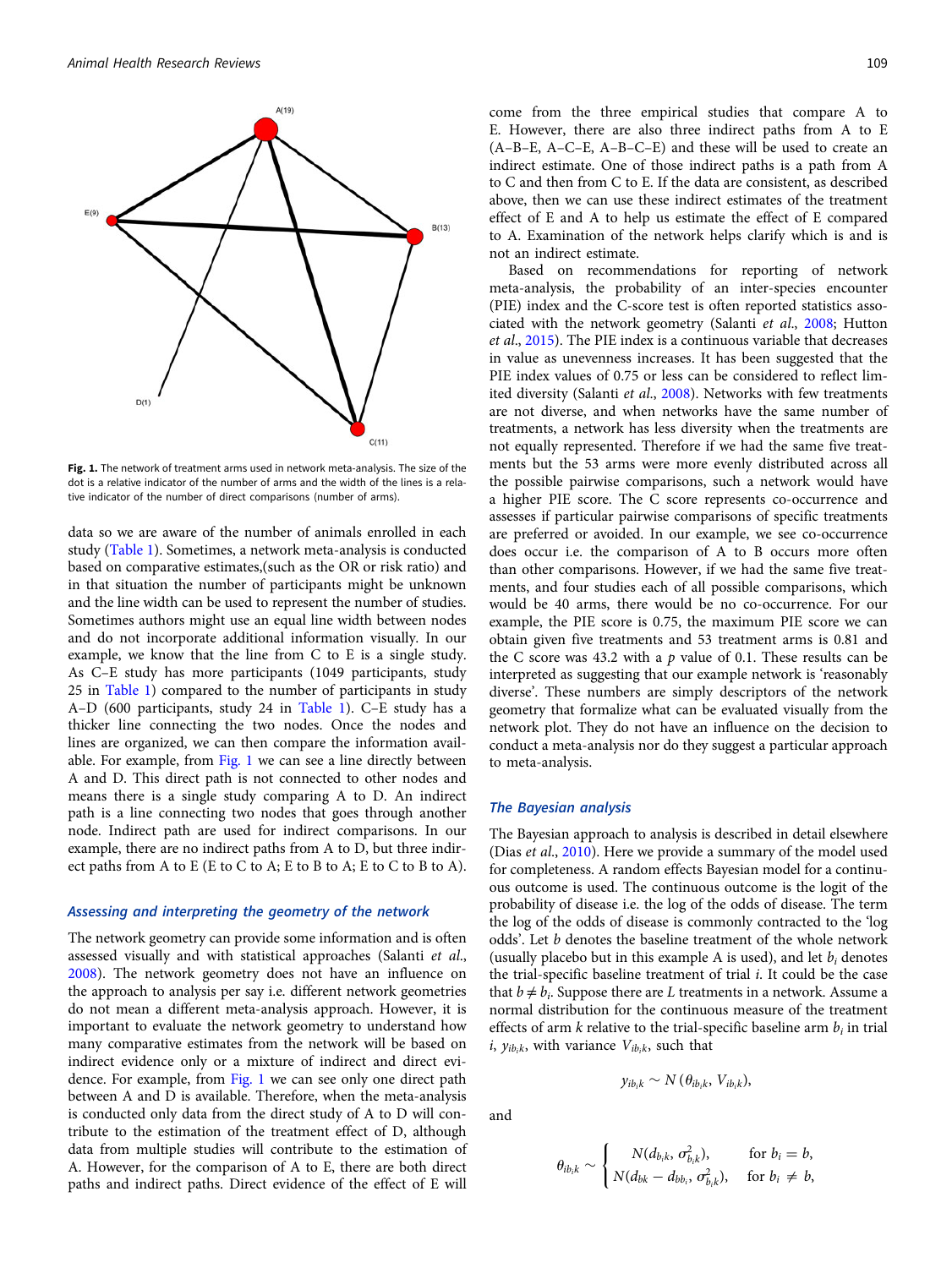<span id="page-4-0"></span>Table 2. The estimated log odds ratio from all possible pairwise comparisons in the network meta-analysis of five treatment groups.

| A                  | 2.101              | 1.888              | 1.934              | 2.579 |
|--------------------|--------------------|--------------------|--------------------|-------|
| $(1.582 \_ 2.645)$ | B                  | $-0.213$           | $-0.167$           | 0.477 |
| $(1.395 - 2.397)$  | (-0.855 0.425)     | ◡                  | 0.046              | 0.690 |
| $(0.418 - 3.462)$  | $(-1.782 - 1.447)$ | $(-1.560 1.632)$   | D                  | 0.644 |
| $(1.970 - 3.202)$  | $(-0.098, 1.047)$  | $(-0.008 - 1.400)$ | $(-0.985 - 2.278)$ |       |

The row treatment is the numerator and the column as the denominator. The treatments are listed alphabetically. The event is disease, therefore a positive logOR indicates that the risk of disease is higher in the numerator.

where  $d_{bk}$  is the treatment effects (log of the odds ratio) of k relative to the network baseline treatment b and where  $\sigma_{b,k}^2$  is the between-trial variance. The priors of  $d_{bk}$  and  $\sigma_{bik}$  are

parameters for each treatment is based on the posterior distribution. Once we have these results we can present them to the reader.

$$
d_{bk} \sim N(0, 10000),
$$

and there is a homogeneous variance assumption that  $\sigma_{b,k}^2 = \sigma^2$ , where  $\sigma \sim U(0, 5)$ . Thus, for L treatments, we have  $L - 1$  priors to  $d_{bb}$ ,  $l \in \{1, ..., L\}, l \neq b$ . For  $l = b$ , we have  $d_{bb} = 0$ .

All Bayesian analyses require a "run in" period which is discarded before the estimates are considered to converge. The number of simulations required for convergence differs by model and data. In this analysis, the results of 5000 simulations were used to create the posterior distributions of the parameters of interest. For some network meta-analyses it is necessary to include an adjustment for trials with more than two arms, however our example network does not have this feature (Higgins and Whitehead, [1996;](#page-9-0) Lu and Ades, [2004](#page-9-0)). As mentioned, this paper is about interpreting the outcome from a valid network meta-analysis, therefore we do not include a discussion about the model used, the choice of prior distributions, the assessment of the consistency assumption or the assessment of convergence for the Bayesian analysis which are all aspects of the data analysis.

#### Estimates from the model, direct, and indirect

From the Bayesian analysis, the primary output is the posterior distribution of the log of the odds of disease for the baseline treatment (A in our example) and the log of the odds ratio (logOR) of treatment (B, C, D, or E) compared to the baseline treatment (A). In our example, the baseline treatment is A and we have five treatments. From the network meta-analysis, we therefore obtain four relative estimates of the treatment effects which are usually referred to as basic parameters:

- the log of the odds ratio (logOR) of treatment B compared to treatment A,
- the log of the odds ratio (logOR) of C compared to A, and
- the log of the odds ratio (logOR) of D compared to A, and
- the log of the odds ratio (logOR) of E compared to A.

After estimation of the basic parameters, all possible pairwise comparisons are derived from the basic parameters. These derived comparisons are sometimes called the functional parameters, because they are 'a function of' the basic parameters. If the basic parameter is estimated as B compared to A, and C compared to A, then the logOR of B compared to C is obtained by the difference in the logOR of B compared to A minus the logOR of C compared to A. Because we are using a Bayesian framework for the analysis, the reported information for the basic and functional

#### Measures of association from the models: direct and indirect

A common approach to presenting such data is in a table with the treatments on the diagonal. The row treatment is usually the numerator and the column as the denominator. By convention we have listed the treatments alphabetically. Here because the event is disease, we therefore a positive logOR, an OR greater than one and a risk ratio greater than one, indicates that the risk of disease is higher in the numerator. The posterior mean is a key characteristic of the posterior distribution. The means of the distribution of the pairwise comparisons of the log odds ratios are given in the upper right hand side of Table 2. When the posterior distribution is not symmetrical, the posterior median can also be reported together with the mean to characterize the distribution. The 95% credible intervals of the pairwise comparisons of the log odds ratios appear in the lower left hand side of the table. The estimate of the log OR of A compared to D is 2.101 and the 95% credible interval is in the range of 1.582 to 2.645. Because there is only one study available for the comparison of D to A, the Bayesian estimate of the effect of D used only data from that study. The estimate of the baseline treatment A used data from multiple studies. Examining the raw study data for the single comparison between A and D in [Table 1](#page-2-0) we can see that the log odds ratio is 1.925 which is given by:

$$
\log\left(\frac{204/96}{71/229}\right) = 1.925
$$

The difference in the estimates of D to A obtained from the raw data and the network meta-analysis relates to the Bayesian estimation procedure because the Bayesian method synthesizes the data information as well as the prior information. For the other basic parameters, there are multiple estimates of the treatment effect, both direct and indirect. These data contribute to the estimation of the treatment effect. For example, from a frequentist pairwise meta-analysis of A to B using a random effects model we would obtain an estimate of the logOR of 2.230. The network meta-analysis estimate of the logOR of A to B differs from this frequentist pairwise meta-analysis estimate for two reasons: (1) the data from other indirect comparisons are used to determine the effect of B and (2) Bayesian estimation method.

For example, in Table 2, the estimate of B compared to C is −0.213, is obtained from 1.888–2.101 = −0.213. Similarly, the estimate of C compared to E is 0.690, which is obtained from 2.579–1.888 (with rounding error). In our example, the functional parameters are assumed to be valid because we have informed the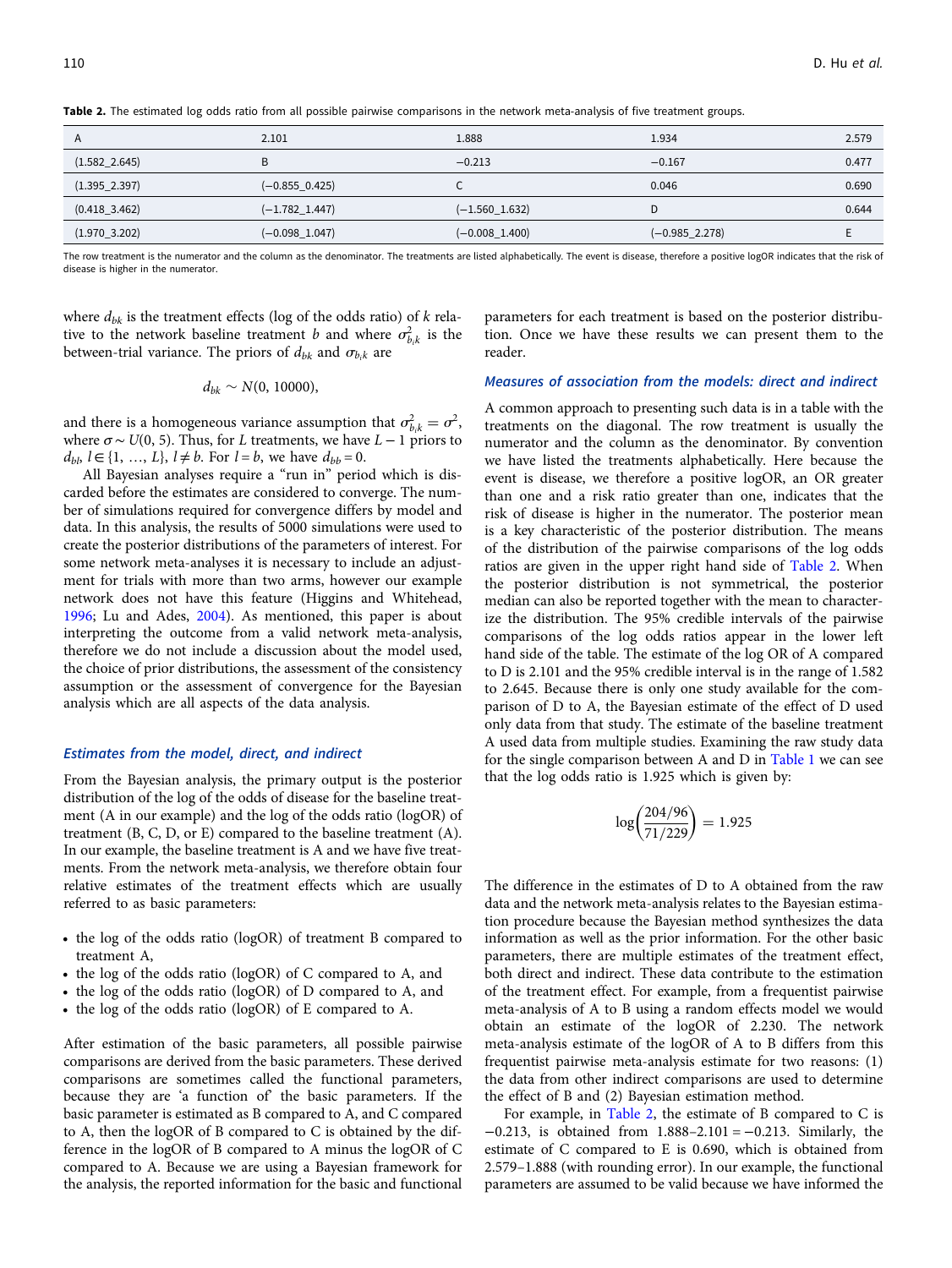<span id="page-5-0"></span>Table 3. The estimated OR from all possible pairwise comparisons in the network meta-analysis of five treatment groups.

| $\mathsf{A}$       | 8.161             | 6.587              | 6.91              | 13.166 |
|--------------------|-------------------|--------------------|-------------------|--------|
| $(4.864 \_14.085)$ |                   | 0.809              | 0.850             | 1.611  |
| $(4.033\_10.986)$  | $(0.425\_1.530)$  |                    | 1.049             | 1.993  |
| $(1.520\_31.871)$  | $(0.168 - 4.252)$ | $(0.210 - 5.115)$  |                   | 1.899  |
| $(7.174\_24.576)$  | $(0.906\_2.849)$  | $(0.992 \_ 4.055)$ | $(0.373 - 9.759)$ |        |

The row treatment is the numerator and the column as the denominator. The treatments are listed alphabetically. The event is disease, therefore an OR greater than one indicates that the risk of disease is higher in the numerator.

Table 4. The estimated risk ratio from all possible pairwise comparisons in the network meta-analysis of five treatment groups with the summary of baseline risk to be mean = 0.713, median = 0.728, 2.5% limit = 0.45, 97.5% limit = 0.899.

| A                 | 2.929             | 2.508             | 2.557            | 4.266 |
|-------------------|-------------------|-------------------|------------------|-------|
| $(1.616 - 5.942)$ |                   | 0.864             | 0.894            | 1.438 |
| $(1.488\_4.814)$  | $(0.527 - 1.355)$ |                   | 1.033            | 1.671 |
| $(1.114\_10.832)$ | $(0.330 - 3.322)$ | $(0.396 - 3.801)$ | D                | 1.604 |
| $(2.009 - 9.828)$ | $(0.929 - 2.359)$ | $(0.995 - 3.068)$ | $(0.431\_4.717)$ |       |

The row treatment is the numerator and the column as the denominator. The treatments are listed alphabetically. The event is disease, therefore an risk ratio greater than one indicates that the risk of disease is higher in the numerator.

reader that the consistency assumption has been previously checked. There are approaches to assessing the consistency assumption and authors of network meta-analyses should con-duct and report this assessment (Dias et al., [2010;](#page-9-0) Dias et al., [2014\)](#page-9-0). We can look also at the raw data for the comparison of C to E, and we obtain the estimate of the logOR of 0.630 using eqn 1. The mean of the functional parameter for the comparison of C to E, which uses both direct and indirect evidence, can be found in [Table 2](#page-4-0) (0.690) and does seem consistent with the direct estimate.

$$
\log\left(\frac{111/412}{66/460}\right) = 0.630\tag{1}
$$

Most authors do not report the logOR because it is difficult to interpret (O'Connor, [2013;](#page-9-0) O'Connor, [2014\)](#page-9-0). Instead most authors of network meta-analyses transform the basic parameters and the functional parameters to another scale such as the OR or the risk ratio.

We begin by discussing the OR estimates and 95% credible intervals for these. These estimates shown in Table 3 are obtained by exponentiation of the logOR for each chain. Some readers will notice that the exponent of the point estimates in [Table 2](#page-4-0) does not equal the point estimates of the OR reported in Table 3. This is because the exponent of the point estimates in [Table 2](#page-4-0) is the exponent of the mean of the log odds ratios, whereas the point estimate in Table 3 is the mean of the exponent of the log odds ratios. Here we have reported the mean of the posterior distribution of the OR.

The issue of concern about reporting the OR scale is that this measure of association is also difficult for researchers and clinicians to interpret correctly (although more interpretable than the log odds ratio) and is non-collapsible (Sainani et al., [2009;](#page-9-0) O'Connor, [2013](#page-9-0); Grant, [2014;](#page-9-0) Mansournia and Greenland, [2015\)](#page-9-0). Non-collapsibility of the OR is the phenomenon that when estimating the exposure outcome association with the OR, collapsing over the other covariate(s), the conditional OR does

not necessarily equal the marginal OR even in the absence of confounding and effect modification. Further, when the outcome is common, the OR is misinterpreted as the risk ratio, it can lead to an overestimation of the magnitude of effect (Grant, [2014](#page-9-0)). To illustrate, consider an example where the risk of disease is 80% (160/200) in the exposed group and 20% (40/200) in the unexposed group. The point estimate of the OR is 15.7 while the risk ratio is 4. Clearly, it is incorrect to discuss the risk as increasing 16 fold with exposure.

As a consequence of this potential for misinterpretation, there is preference for reporting risk-based measures of association (Grant, [2014](#page-9-0)). Therefore, network meta-analyses often report the basic and functional parameters on the risk ratio scale as in Table 4. To obtain these risk ratio estimates, the risk ratio is calculated for each simulation from the logit. As mentioned the continuous outcome is the logit. We can use the expit to calculate the risk of disease in each treatment group using the same baseline in each simulation. The risk ratio is then obtained by dividing these two risks for each simulation. The mean risk ratios in Table 4 are therefore not the direct exponent of the mean OR reported in Table 3. Some readers might try to back calculate the mean risk ratio using the mean baseline risk and the mean odd ratios reported in Table 3 because they are familiar with eqn 2 and find an imperfect match. When consumers of network meta-analyses use this approach to matching the mean OR to the mean risk ratio and the match is not exact, this can seem like an error. However, such an approach is not valid because the risk ratio calculation from a Bayesian framework samples from a distribution of baseline risks in each simulation when calculating the relative risks.

$$
RR = \frac{OR}{1 - p_0 + p_0 \times OR}
$$
 (2)

Therefore the data in Table 4 are the mean and distribution characteristics for the formula above arising from the Markov Chain Monte Carlo (MCMC) process. However, if the reader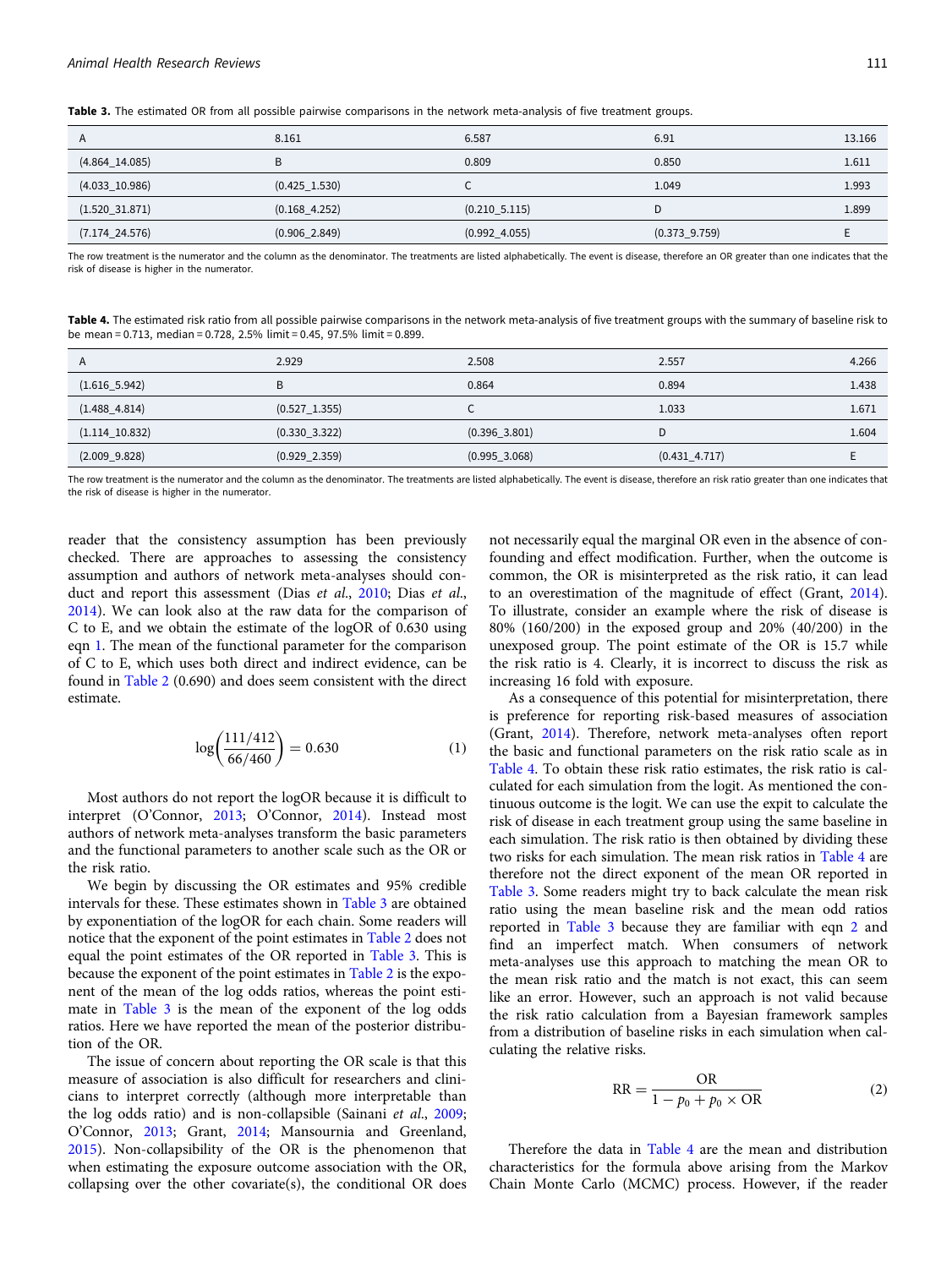

Fig. 2. The ranking plot of five treatments included in the meta-analysis. Lower rankings have lower incidence of the disease.

uses the point estimates from [Table 3](#page-5-0) and the mean of the posterior of the baseline from formula on eqn [2](#page-5-0) then the calculation is equal to 3

$$
RR = \frac{meanOR}{1 - meanp_0 + meanp_0 \times meanOR}
$$
 (3)

#### Additional outputs: ranking plots

The major advantage of a Bayesian analysis is that additional outputs can be obtained that can enhance the information obtained from the MCMC simulations. One of the most commonly used outputs is the ranking plot. The risk of disease for each treatment from each simulation is used for the ranking plot. This risk of disease was discussed above in the calculation of the risk ratio. For each simulation, the absolute risk of the outcome is ranked from the lowest to highest, and then converted to a number from 1 to the number of treatments. In our example, the ranks are from 1 to 5. What is ranked high or low depends upon the review question. For this example, the goal is to have the lowest risk of disease, therefore, we would want a low risk of disease to have a lower rank. In our simulation, a rank of one is similar to coming first. After the simulation is complete, the mean rank for each treatment over all simulations is calculated. The rank of the upper 97.5% of the rankings across all simulations and the rank that marks the lowest 2.5% of the rankings across all simulations are also reported. Together these two points are referred to as the 95% credible interval in Bayesian analyses. For our example, the ranking plot is shown in Fig. 2. The rankings show that A is consistently ranked lowest, i.e. it has the highest treatment risk (4.99, upper and lower intervals of 5). Note that these results are not incorrect because the limits are based on the observed data at the 2.5, 50, and 97.5% points of the distribution. For example, suppose we have 100 rankings of A, and only 1 ranking is 4, and all other rankings are 5. The mean ranking is not five, however, the rankings at the 2.5, 50, and 97.5% quantiles of the distribution are 5. E has the highest mean rank and therefore the 'best' treatment with a mean rank of 1.28, and the 95% credible interval of 1 to 3. The ranking plot describes on average (and jointly) which treatment ranks 'best'. There are several interesting points about the ranking plot that aid interpretation. First, it is inherent in the concept of ranking in that all treatments are ordered. Therefore, the clinical relevance of differences in ranks might be meaningless and the evidence to support differences in ranks should also include evaluation of the mean and the distribution of ranks. In our example, the difference in the average rank between the 1st and 2nd ranked treatments is much larger than the difference between the average rank of the 2nd and 3rd ranked treatments, however the difference in ranks is the same. Therefore, being 'one' rank apart does not have the same interpretation across the treatments

Despite combining all the ranks onto one plot, the ranking plot should be carefully interpreted when thinking of the comparison of pairs of treatments. A more meaningful interpretation is to focus on the range of ranks a single treatment can have. A wide 95% credible interval suggests that a single treatment has a wide variety of rankings over all the simulations i.e. the posterior distribution of the rank has large variation. As the rank is a relative measure about the joint rankings, a posterior distribution of the rank with large variation can be a result of either the posterior distribution of the disease risk for a treatment having large variation or the posterior distribution of the disease risk of other treatments having large variation. Notice here that we are discussing the posterior distribution of two outputs, the disease risk and the rankings.

For example, let's imagine a ranking plot with three treatments X, Y, and Z. Let each of the treatments Y and Z have a posterior distribution of the disease risk which has small variation. Also, let treatment X have a posterior distribution of the disease risk which has large variation. There are only three possible rankings 1, 2, and 3. When the rankings are calculated based on sampling from the posterior distributions of disease risk for X, Y, and Z, the variation that is observed in the posterior distribution of the rank of Y and Z will largely be driven by the large variation in the posterior distribution of disease risk for X in each simulation. Because the posterior distribution of disease risk of X is highly variable, one time it may be ranked 1st and another time 3rd. This means although Y and Z have quite consistent disease risk, the ranking they obtain is more variable than suggested by the posterior distribution of the disease risk. Of course, the example is overly simplified, and is more complicated when there are numerous treatments. In our example data, treatment B and D have the same credible intervals (1 to 4) but as B has a better average rank than D, we would conclude that B on average ranks better than D. If we further imagine that the treatments B and D retained the mean ranks reported in Fig. 2 and [Table 5](#page-7-0) but B has the same credible interval from 1 to 4 but D had a credible interval from 2 to 3.5. In this situation, we should still conclude that B has a better average rank than D but B is more variable. The rankings do not translate to a direct comparison of how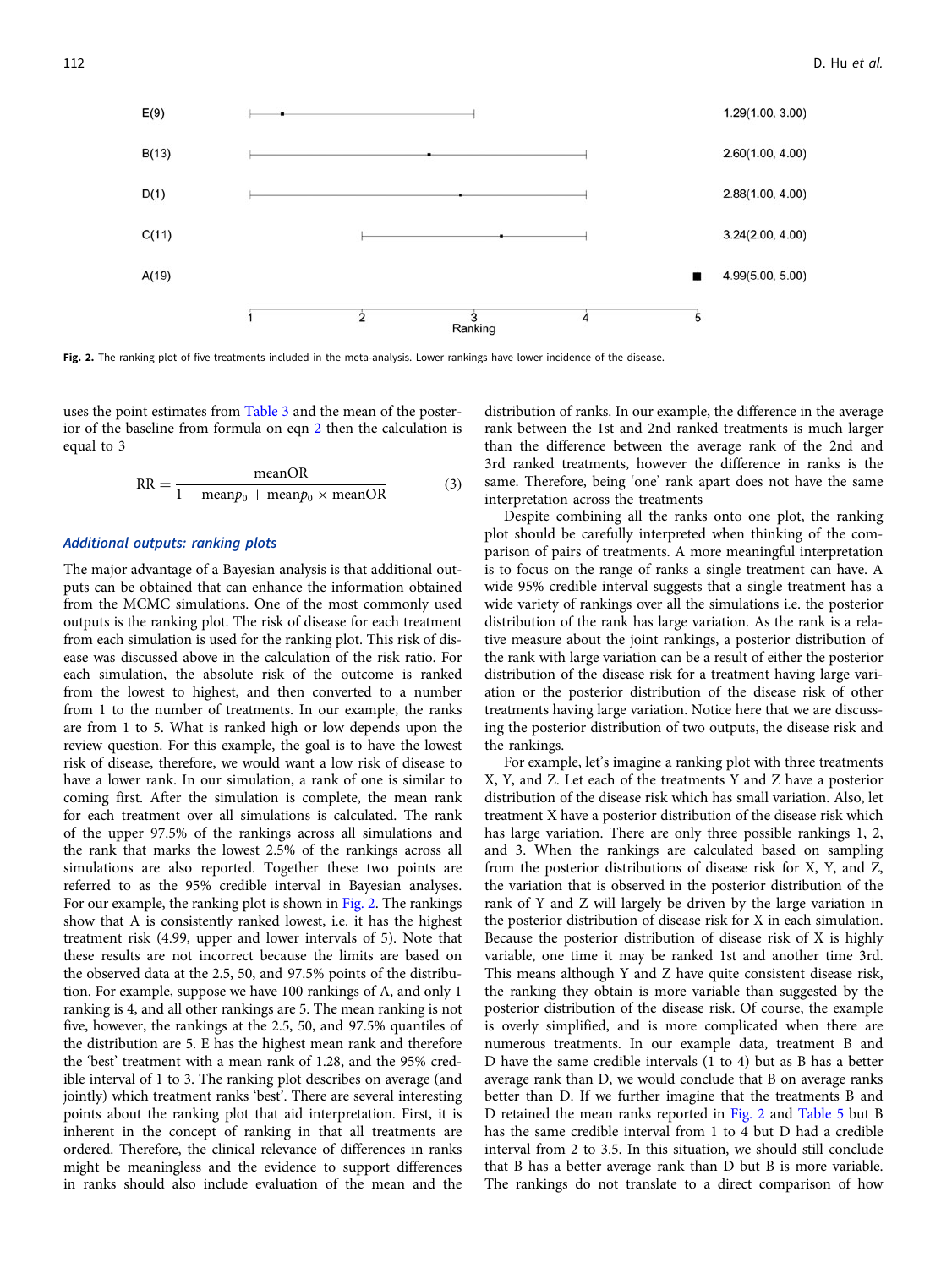<span id="page-7-0"></span>Table 5. Summary of the distribution of the rankings for the five treatments

| Treatment | Mean | <b>SD</b> | 2.5% | 50% | 97.5% |
|-----------|------|-----------|------|-----|-------|
| A         | 4.99 | 0.09      | 5    | 5   | 5     |
|           | 3.25 | 0.74      |      | 3   |       |
| D         | 2.87 | 1.21      |      | 3   |       |
| B         | 2.61 | 0.74      |      | 3   | 4     |
| F         | 1.28 | 0.53      |      |     | 3     |

**Table 6.** The probability that one treatment has a lower disease risk than another treatment.

| A     | 0.000 | 0.000 | 0.008 | 0.000 |
|-------|-------|-------|-------|-------|
| 1.000 | B     | 0.755 | 0.588 | 0.050 |
| 1.000 | 0.245 |       | 0.475 | 0.026 |
| 0.992 | 0.412 | 0.525 | D     | 0.205 |
| 1.000 | 0.950 | 0.974 | 0.795 | F     |

The upper quadrant provides the probability that the row treatment has a lower disease risk than the column treatment. The treatments are listed alphabetically. The event is disease and therefore a lower disease risk is the preferred outcome.

often B is better than D and rankings plots should not be interrupted as pairwise comparisons. The inference about pairwise comparisons with particular treatments is discussed below. A wide range of ranks might be a function of variation in estimates from the studies or few data points to base the estimate upon. If the 95% credible intervals of treatments never overlap then it can be concluded that one treatment is better than the other at least 95% of the time. For example, we can conclude that at least 95% of the time that E, B, D, and C had lower disease risk than A. The analysis in the next sections provides more transparent metrics for these inferences.

## Additional outputs: pairwise probability of being lower disease risk

Another possible output of interest is the probability that one treatment has a lower disease risk than another i.e. is better. Using the risk data from each simulation, it is possible to determine the probability that B has a lower risk of disease than D i.e. lower risk of disease is a better outcome. The risk of disease in each simulation is determined, and then all possible comparisons made. An indicator is made for the treatment with the lowest risk and summed over all simulations and the proportion calculated. For example, if the following are the risk of disease of three simulations

- 25% for A, 17% for B, 16% for C, 12% for D, and 10% for E
- 25% for A, 16% for B, 17% for C, 12% for D, and 10% for E,
- 23% for A, 18% for B, 17% for C, 12% for D, and 9% for E,

Then the probability that E is better than A (B, C or D) would be 1 because the disease risk is always lower in E. The probability that C is better than B would be 0.66, and the probability that B is better than C is 0.33 because the disease risk for C is lower than B in 2 of the 3 simulations. For our example, these pairwise probabilities are provided in Table 6. It can be seen

|  | <b>Table 7.</b> The probability of having the lowest disease risk (best) and the |  |  |  |  |  |
|--|----------------------------------------------------------------------------------|--|--|--|--|--|
|  | probability of being the highest disease risk (worst)                            |  |  |  |  |  |

| Probability of<br>lowest disease risk | Probability of<br>highest disease risk |
|---------------------------------------|----------------------------------------|
| 0.00                                  | 0.992                                  |
| 0.031                                 | 0.00                                   |
| 0.014                                 | 0.00                                   |
| 0.201                                 | 0.008                                  |
| 0.754                                 | 0.00                                   |
|                                       |                                        |

The treatments are listed alphabetically. The event is disease and therefore a lower risk is the preferred outcome.

that the credible intervals are not normally distributed about the mean rank.

## Additional outputs: probability of having the lowest or highest disease risk

Another common output in network meta-analyses is the probability of being the 'best' or 'worst' treatment option which, more precisely, is the probability of having the lowest or highest absolute risk of disease. This is calculated in much the same way as the pairwise probability of being 'better'. For each simulation, the lowest disease risk is identified among the five treatments i.e. which treatment has the lowest disease risk and an indicator is created. For each simulation, the treatment with the lowest risk of disease receives the indicator is 1 and all other treatments receive the indicator 0. After all the simulations, the number of 1's for each treatment are summed and the proportion calculated. This gives the probability of having the lowest risk. The same approach is used to obtain the probability of having the highest disease risk. For our example, these proportions are reported in Table 7. Again, we see that treatment A is less efficacious than the other treatments. The probability that A is the best treatment is zero and the probability that it is the worst treatment is extremely high.

## Additional outputs: posterior distribution of probability of the event

Above we have described how rankings, pairwise probabilities, and best and worst ranks are obtained from the Bayesian network meta-analysis. As discussed, these outputs are created for each simulation using the risk of disease estimated. Each of these risk estimates can be plotted as a distribution. [Figure 3](#page-8-0) and [Table 8](#page-8-0) present the posterior distribution of the disease risk for all treatments. These plots provide a visual representation of the risk data over all the simulations. What can be seen is that for treatment A, the estimates of disease risk are skewed to higher disease risks. Similarly the other treatments are skewed to lower disease risks. It can also be seen that treatment E has the highest peak close to 0 which means a lower average risk of disease and a narrower credible interval compared to other treatments. If a reader wants to know exactly how often treatment E had a lower risk of disease than treatment A this information is reported in the pairwise probability. Similarly, this plot helps the reader to understand the rankings for treatments B and C, which are very similar. We see that treatment B has a higher peak closer to zero than treatment C, which would explain why it ranks better a small number of times i.e. its mean rankings are slightly better.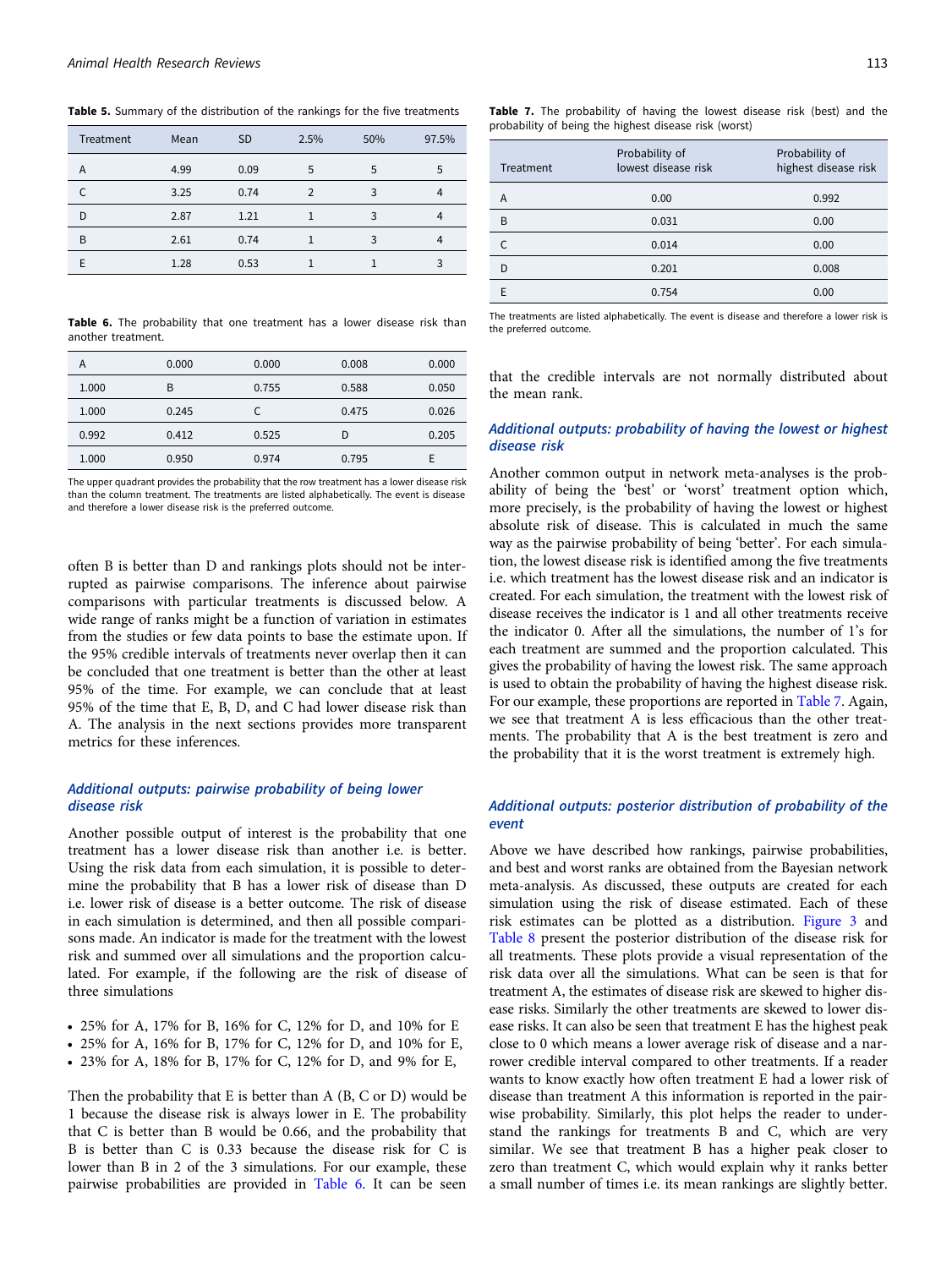<span id="page-8-0"></span>

Fig. 3. The distribution of the probability of the event for each treatment. The event is disease and therefore a lower risk is the preferred outcome.

Table 8. Summary of the distribution of the probability of disease risk for five treatments

| Treatment | Mean  | <b>SD</b> | 2.5%  | 50%   | 97.5% |
|-----------|-------|-----------|-------|-------|-------|
| A         | 0.713 | 0.117     | 0.45  | 0.728 | 0.899 |
| B         | 0.265 | 0.122     | 0.081 | 0.247 | 0.549 |
| C         | 0.305 | 0.13      | 0.1   | 0.289 | 0.595 |
| D         | 0.313 | 0.18      | 0.053 | 0.282 | 0.721 |
| E         | 0.189 | 0.102     | 0.05  | 0.169 | 0.44  |

The treatments are listed alphabetically. The event is disease and therefore a lower risk is the preferred outcome.

We can also see that the limits of the distributions of the posterior distributions of B and C are almost exactly the same i.e. 1 to 4. If the reader want to better understand the workings of the average ranking in the ranking plot this posterior distribution plot often clarifies that information.

#### Overall interpretation

The role of a network meta-analysis is not to provide recommendations but rather to synthesize the research in a manner that facilitates interpretation. Therefore, the conclusion drawn from these results would depend upon the end-users question and externalities such as cost and potential for adverse events and the validity of the data informing the network meta-analysis. The results of network meta-analyses are a decision-supporting tool rather than a decision-making tool. Still, here we illustrate examples of some conclusions that might be drawn if we assume that all externalities are equal (something that would rarely be true) and that the data included represent all current knowledge.

If the end-user were interested in a particular pairwise comparison, such as knowing if E is likely to be more effective than A, then results show there is a 100% probability that E is more effective than A ([Table 6\)](#page-7-0). If the reader is interested in how much more worse A is compared to E, this information is found in the magnitude of the mean OR [\(Table 3\)](#page-5-0) and mean risk ratios ([Table 4\)](#page-5-0). If the reader wanted to know how much better E is compared to A, these OR and RR can be inverted. Further, the credible intervals of these posterior distributions suggest the reader can have reasonable confidence in those estimates. The number of studies available means that end-user can have a confidence in this conclusion i.e. it seems unlikely that another study would dramatically change this inference. Alternatively, if the end-user is interested in another pair of treatments such D versus B, the end-user would have difficulty reaching an interpretation, because we only have one study involving D. From [Table 6](#page-7-0) we